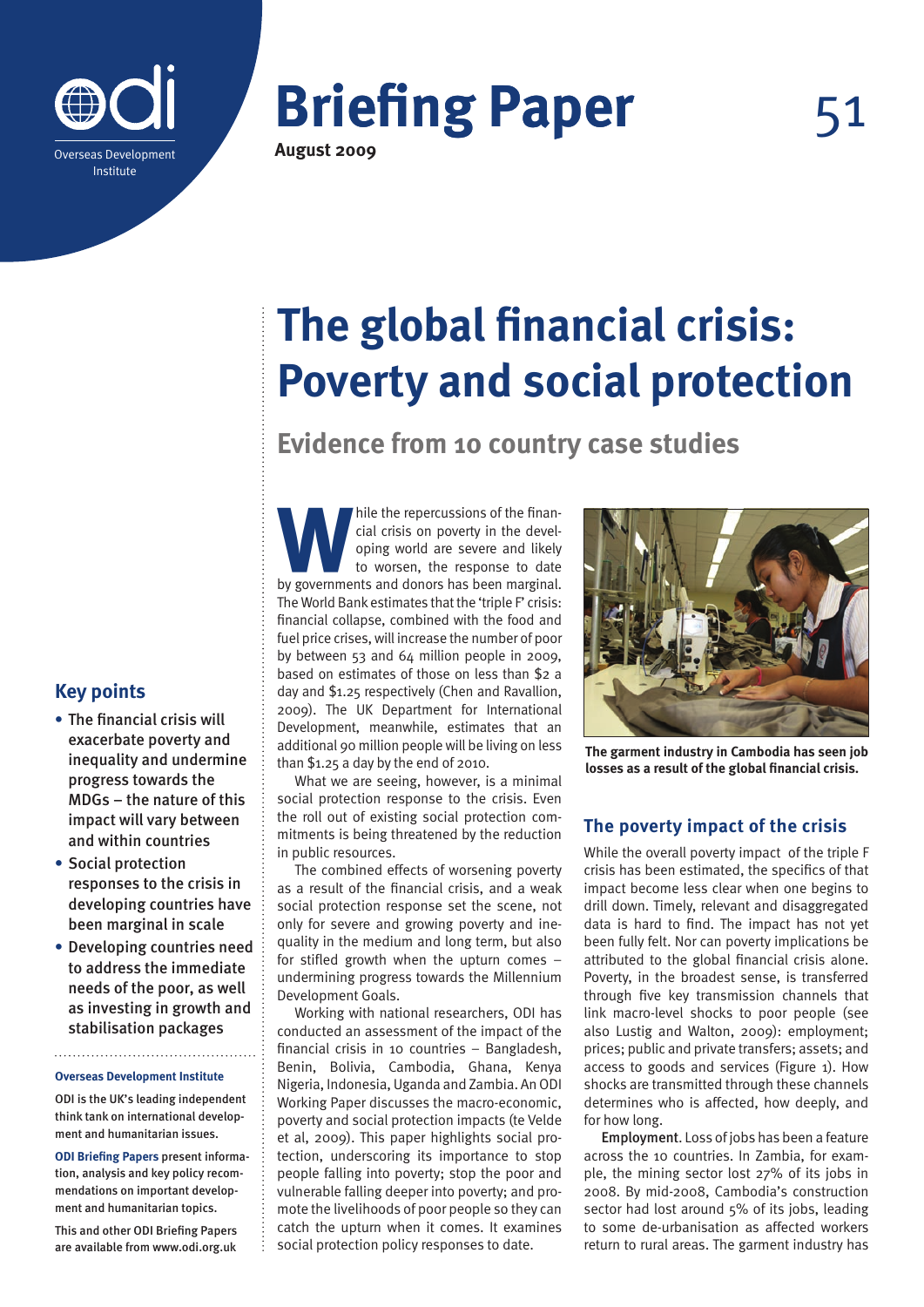

been hard hit, with around  $4\%$  of workers (51,000) laid off (many of them women) between September 2008 and March 2009. There is bound to be fallout for the wider economy. In Zambia, for example, each job in the formal sector is reported to support another 20 jobs in services and the wider informal economy (Green, 2009). The potential implications for poverty are staggering.

Loss of income in a poor household is a serious shock. Obviously, it increases poverty in that household. It also makes it more likely that the wider community will become poor. It undermines a household's ability to buy basic supplies, and can lead to ways of coping that will derail family wellbeing in the longer term, such as pulling children out of school or cutting back on food. These strategies undermine the younger generation's chances of moving out of poverty or contributing to economic growth. It may push vulnerable households into a vicious cycle of chronic inter-generational poverty.

The ability of a household to cope is linked to assets, which may be social, physical, natural or financial. Following the food and fuel price crises, poor people may be exceptionally vulnerable to the additional shock of the global financial crisis. Evidence from Zambia's copper belt, for example, suggests an increase in commercial sex work as households struggle to cope.

Not only are people losing their jobs, employment conditions are also worsening. In Cambodia's garment industry, workers are being forced to work fewer hours. On the other hand, some people are being asked to work more hours, with less remuneration (i.e. Cambodia's tourism sector). A female head of household who has to increase her working hours will have less time to spend running her household, feeding her children, and caring for the sick. She will also have less time to rest, undermining her own health and wellbeing.

The immediate poverty impacts of this crisis are likely to be concentrated in regions supplying the export sectors. In Indonesia, for example, the plantations supplying international markets are concen-

trated in five provinces, each of which depends on revenue from a small range of crops, or even just one. Zambia's export sector, for example, is almost entirely dependent on the copper belt in the north, which is, therefore, more likely to feel the pressure. In 2008, copper represented approximately 70% of total exports from Zambia.

Prices. Poor people will also be affected by changes in prices as a result of the financial crisis. Changes in both consumption and production prices affect net consumers and net producers in different ways.

Lower global market demand for commodities is pushing prices down, reducing the profits of firms and the incomes of producers. In Cambodia for example, reduced demand for cassava has resulted in a steep drop in profits. Some farmers are reacting by letting their once valued crop rot in the fields. Others, who took loans to grow cassava or expand production, are seeing those loans turn into debts that they are now struggling to repay.

A drop in prices is good for net consumers. However, the fall in world food prices has not yet reached poor consumers (Blas, 2009). Evidence from Bangladesh shows that, since November 2008, food-price inflation has been higher than aggregate inflation, particularly in rural areas. Poor people spend a large proportion of their household budgets on food, so food price inflation hits them particularly hard.

In countries that distinguish between aggregate and food-price inflation, the latter tends to be higher. Persistently high inflation, in particular on food prices, will challenge food security and reduce the resources poor consumers can spend on nonfood items, such as education and investment.

Private and public transfers. The World Bank (2006) estimates that remittances to Kenya reduce the number of people living in absolute poverty by 8.5%. Yet Kenya has seen a fall in international remittances of over 10%; declining from \$316.6 million in the second half of 2007, to \$281.7 million in the second half of 2008. Between January 2008 and 2009 Money-Gram (a bank that transfers remittances) in Ghana reported a fall in remittances of 10-13%. Based on a study in Uganda, as much as one quarter of remittance income is spent on school fees. So a drop in revenue from remittances may induce families to remove children from school, damaging their future ability to seize economic opportunities.

Reduced public revenue and an expanding debt (resulting from currency depreciation) are increasing the pressure on government budgets. How governments reprioritise public spending (both including and beyond social protection spending) across regions, vulnerable groups and over time will shape the short and long run impacts of the financial crisis on growth and poverty.

Assets and goods and services. The provision of goods and services by governments, NGOs and the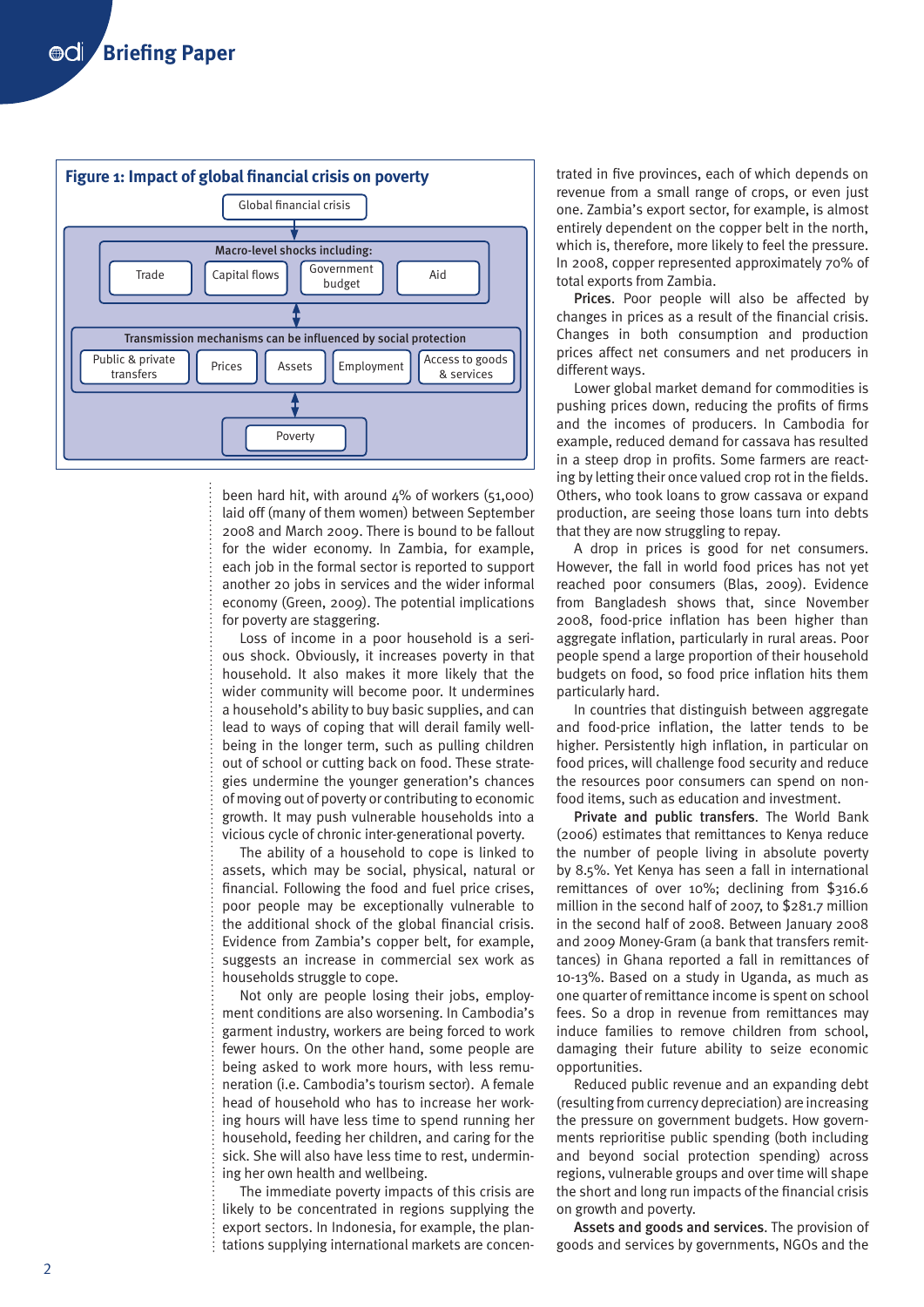private sector may be waning as a result of falling revenue. In Uganda, for example, NGO revenues are reported to have fallen by over 5% in the space of a year with the decline more pronounced since October 2008. Reductions in both service provision and uptake are likely to deepen as the impact of the crisis works its way through the economy.

#### **The social protection response**

Social protection plays an integral role in mitigating against the impact of poverty in an economic crisis and is, therefore, an important counter cyclical social policy. However, the social protection response to the global financial crisis has been minimal, and increases in coverage have been marginal.

Countries have adopted a range of different responses to the poverty impacts of the crisis, with some struggling to meet pre-existing social protection commitments (Kenya and Uganda). Others try to extend the coverage (Ghana), even at the cost of a widening fiscal deficit (Cambodia). Still others have put social protection aside, and now focus on addressing macroeconomic stabilisation (Indonesia) or promote fiscal stimulus packages while controlling a widening deficit by reducing social sector expenditure (Nigeria).

What determines the response? Resources to address the poverty impacts of the financial crisis are limited. Actual and anticipated falls in public revenues are constraining the social protection budget, and existing funds have already been subjected to additional demands to cope with the fuel and food crises. Developing country governments face tough decisions on what to prioritise in terms of public expenditure as deficits rise, including the provision of social protection. Developing country responses, therefore, depend not only on their budgets, but also on the relative priority they give to social protection, and whether they can access alternative sources of income to address the fiscal deficit (e.g. official development assistance).

Social protection provision. Social protection coverage is low in all 10 countries. The distribution of programmes is inequitable and they help only a small percentage of the poor, offering disproportionate support to those in formal employment, particularly government employees. There is little evidence of any major increases in coverage in response to the crisis, with only Bangladesh and Cambodia reporting significant expansion during 2008 and 2009. In the case of Bangladesh, however, much of this expansion was planned before the onset of the financial crisis (rather than in response to it). Some countries, such as Indonesia, are prioritising spending to stimulate the economy, rather than social protection, with social protection investment still based on plans drawn up in 2006.

While the financial crisis has not yet resulted in major policy reform or the large scale expansion of social protection in most countries, a number of pre-existing programmes have been extended, and new programmes introduced, albeit on a modest scale, and largely in response to the food and fuel price crises. The major interventions to date are food subsidies and rationing (Bangladesh and Indonesia), food distributions for vulnerable groups, including school feeding programmes (Bangladesh, Cambodia, Ghana, Indonesia, Kenya and Nigeria), in-kind transfers offering fertilizer to promote agricultural production (Kenya), cash transfers (Ghana), education scholarships and subsidies (Cambodia and Ghana) and public works programmes (Bangladesh, Cambodia, and Indonesia).

Across the 10 countries, social protection provision is piecemeal and fragmented. Some countries are struggling to protect funding for existing commitments, while others are trying to extend coverage. Cambodia has initiated new programmes and Ghana is trying to expand its existing programmes with support from the World Bank. However, these may be unsustainable, institutionally and financially. Kenya is developing national programmes, but there is little prospect of these being realised on a significant scale in the short term, given the reduction in available funding.

This weak social protection response is, in part, because large scale impoverishment arising from the crisis is not yet visible. Without data on the scale and depth of the problem, policy-makers may be reluctant to allocate additional resources to poverty alleviation and food security, particularly when it is not clear who is affected or where.

Resource availability. The financial effects of the crisis were not recognised fully in most 2008-2009 budgets, which underestimated the likely impact on government revenue. The budgets of the 10 countries were based on more optimistic growth scenarios than those currently forecast by the International Monetary Fund (IMF), leading most budgets to indicate only modest reductions in the real value of social protection allocations. The medium-term effects on social protection allocations are more likely to be significant, and the extension of social protection to those affected by the crisis is likely to be compromised by lack of resources. Even the extension of existing programmes, planned prior to the financial crisis, will be limited by falling revenues and concerns regarding the control of budget deficits.

**The role of donors**. Evidence suggests that most donors have held firm on their funding allocations and commitments for social protection. Several countries will face a growing dependence on donor funding in the wake of the crisis if they are to meet their commitments to health and education, and continue rolling out social protection. Timely emergency funding by the World Bank and Asian Development Bank has supported one-off responses in countries such as Ghana and Cambodia. But large scale, longterm funding from donors is needed if social protection is to reach those impoverished by the crisis, particularly given governments' reluctance to take